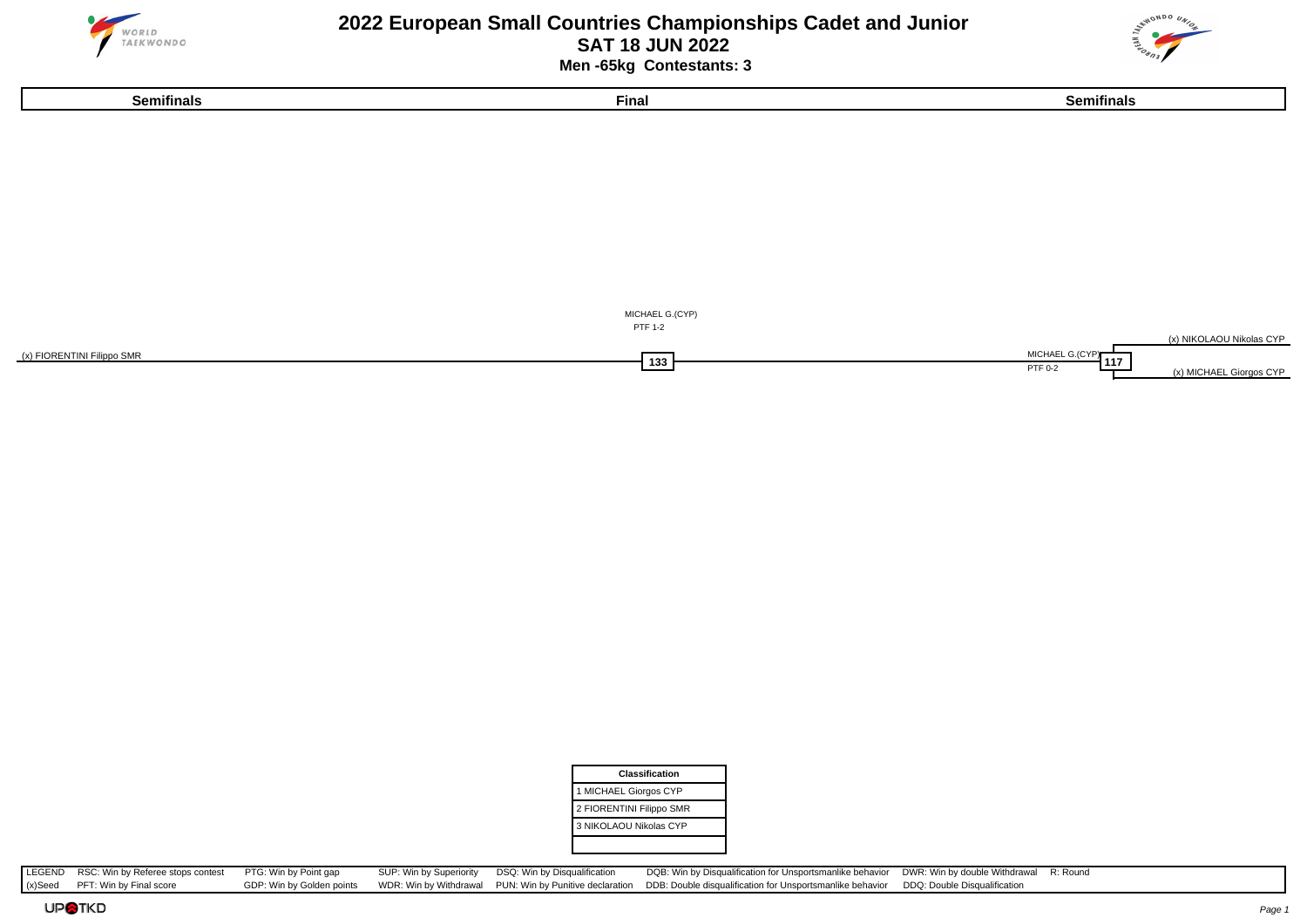

#### **2022 European Small Countries Championships Cadet and Junior SAT 18 JUN 2022 Men -61kg Contestants: 5**





| <b>Classification</b>     |
|---------------------------|
| 1 SOPHOCLEOUS Antonis CYP |
| 2 DUSHKU Enes MNE         |
| 3 WUNSCH Christopher LUX  |
| 3 JUCHNO Jakub LUX        |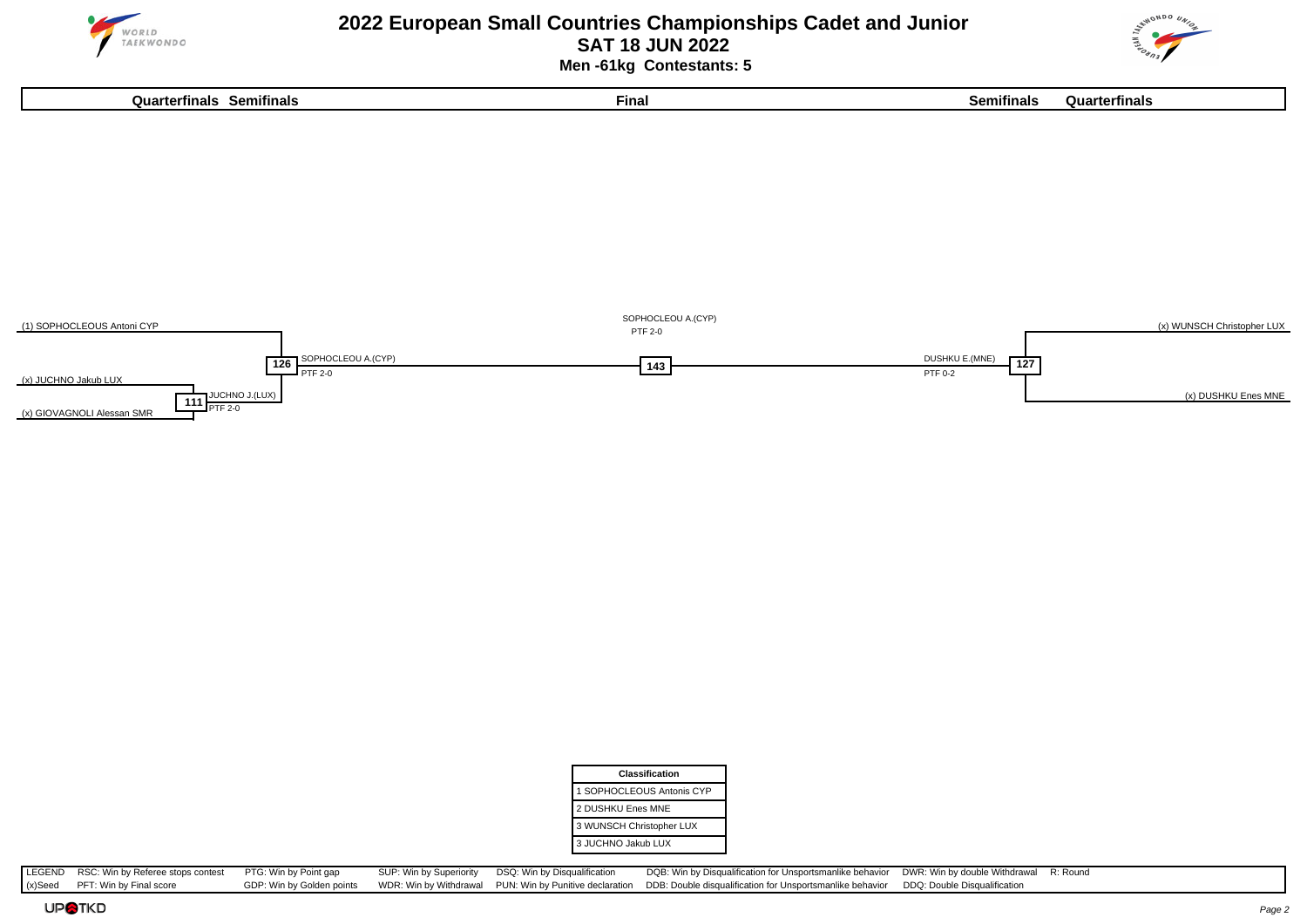





| <b>Classification</b>       |
|-----------------------------|
| 1 CHRISTOUDIAS Diogenis CYP |
| 2 DEGIORGIO Nathan MLT      |
| 3 WUNSCH Luca LUX           |
|                             |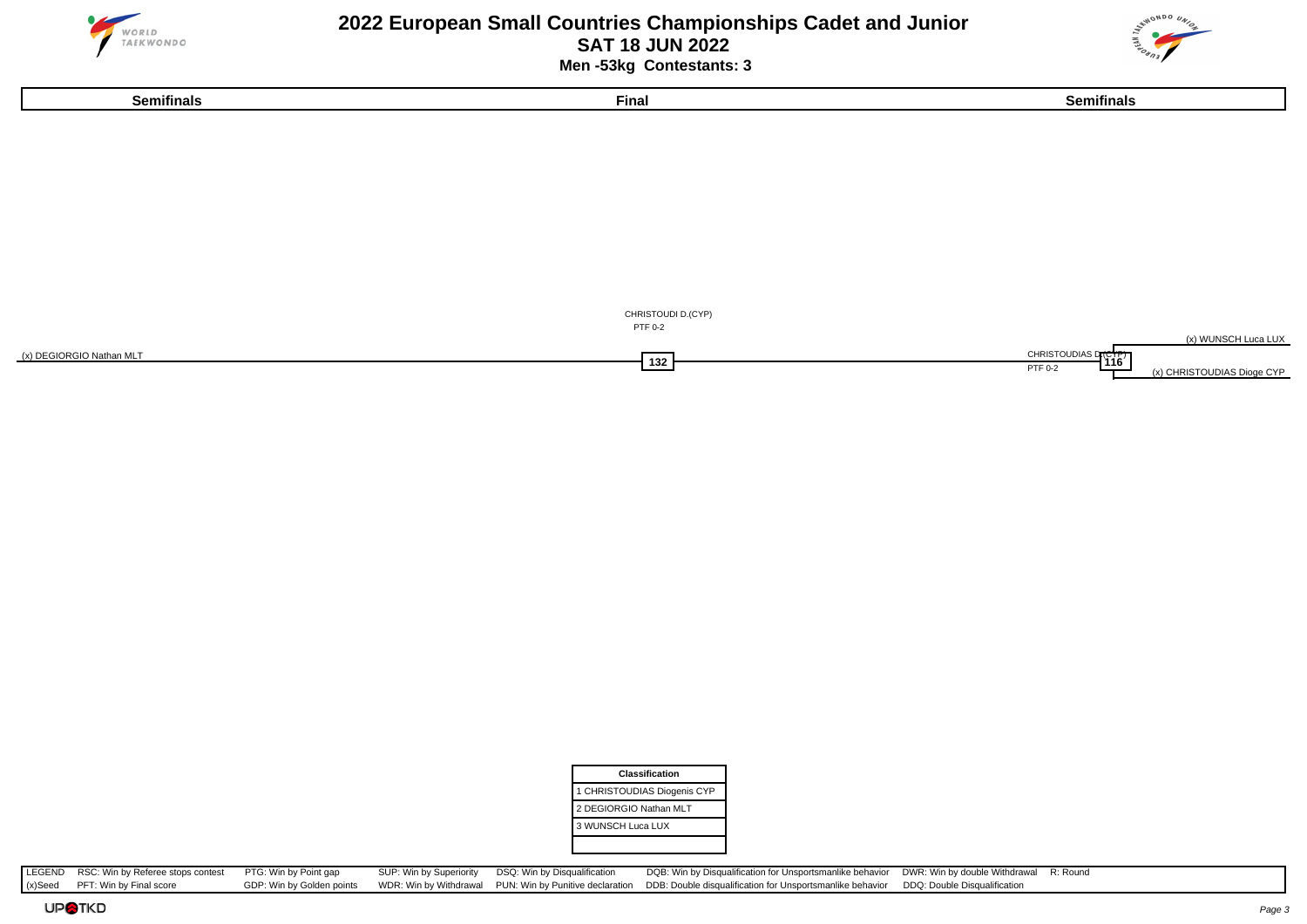

 **Men -45kg Contestants: 3**





| <b>Classification</b>       |
|-----------------------------|
| 1 KOUROUYIANNIS Ioannis CYP |
| 2 JADOUEZADEHH Abbbas LUX   |
| 3 TENTONI Achille SMR       |
|                             |

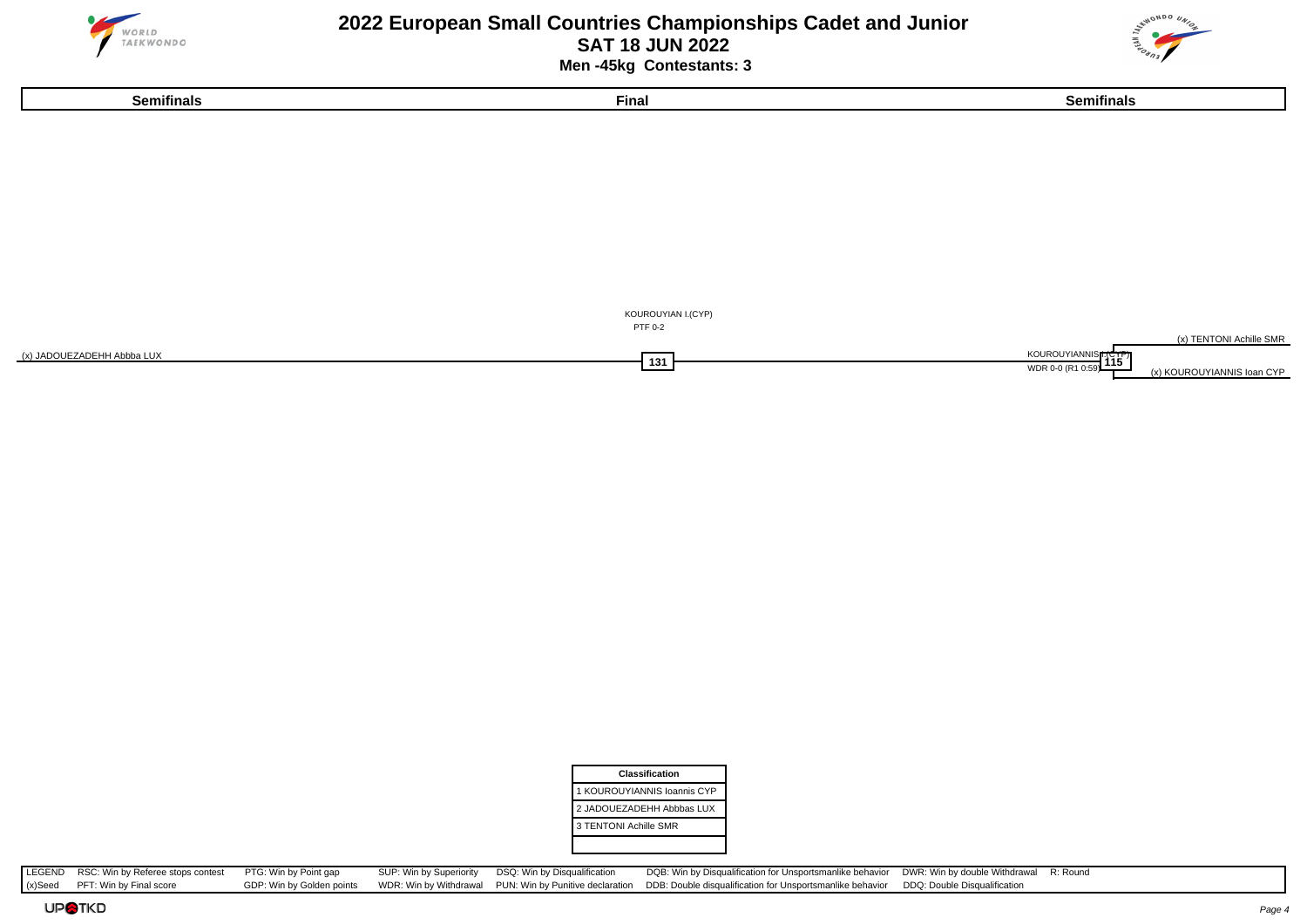

#### **2022 European Small Countries Championships Cadet and Junior SAT 18 JUN 2022 Men -37kg Contestants: 2**



**Final**



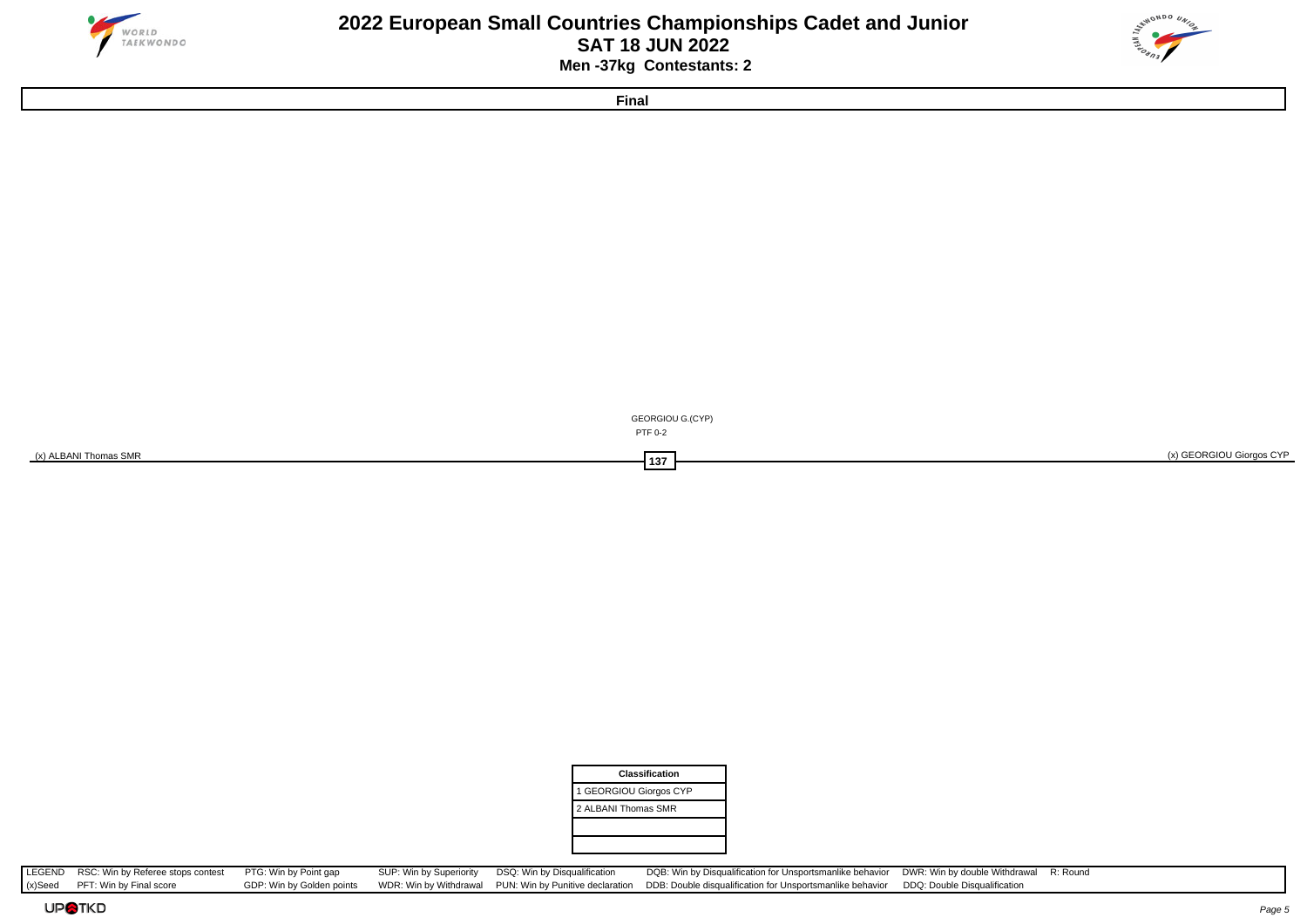

### **2022 European Small Countries Championships Cadet and Junior SAT 18 JUN 2022 Women -59kg Contestants: 3**



**Semifinals Final Semifinals**



| Classification                 |
|--------------------------------|
| 1 DAVADOTTIR Elinborg Kunoy FR |
| 2 SOFOKLEOUS Aria CYP          |
| 3 CHAHHAR Sara SMR             |
|                                |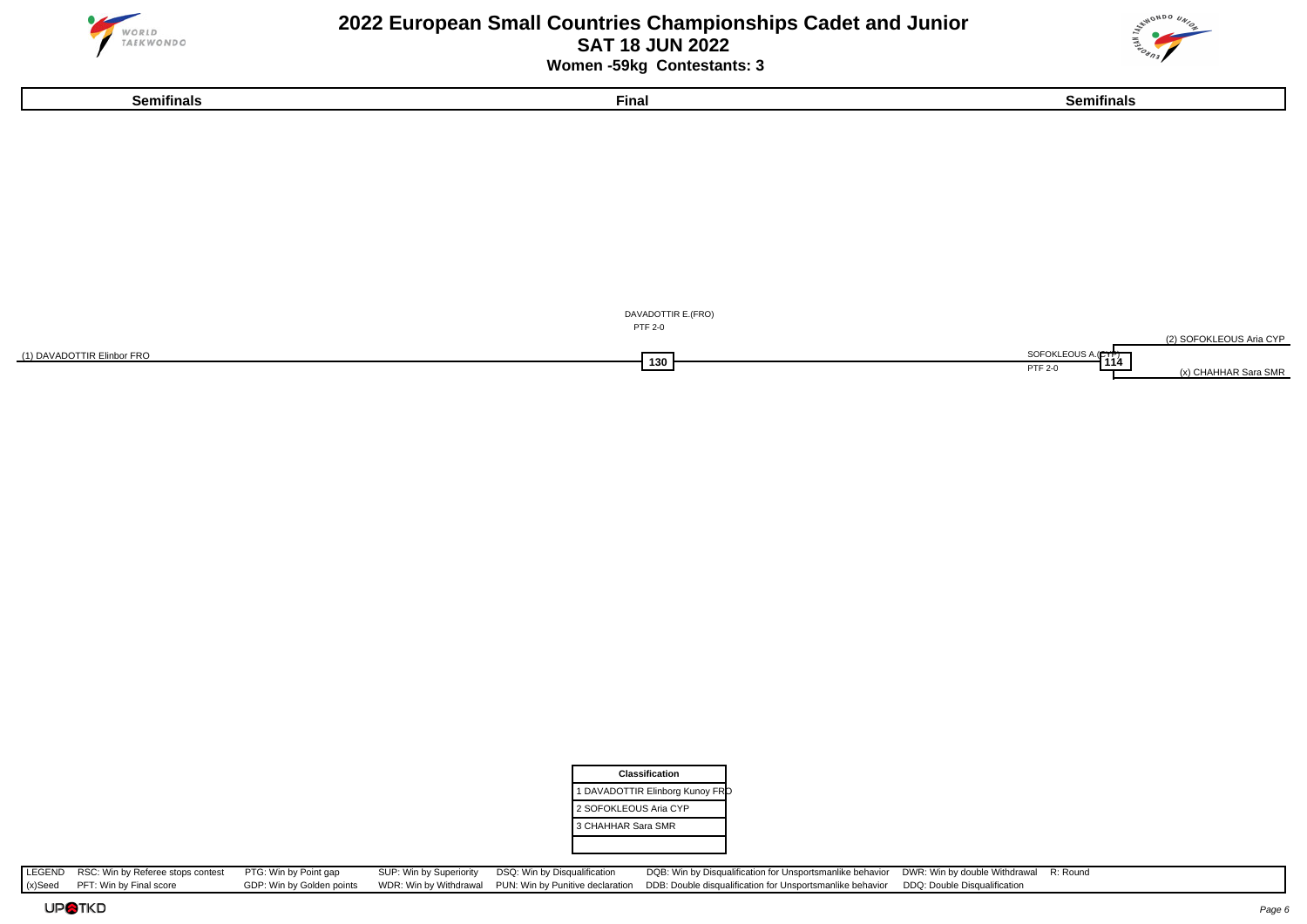

### **2022 European Small Countries Championships Cadet and Junior SAT 18 JUN 2022 Women -55kg Contestants: 2**



**Final**



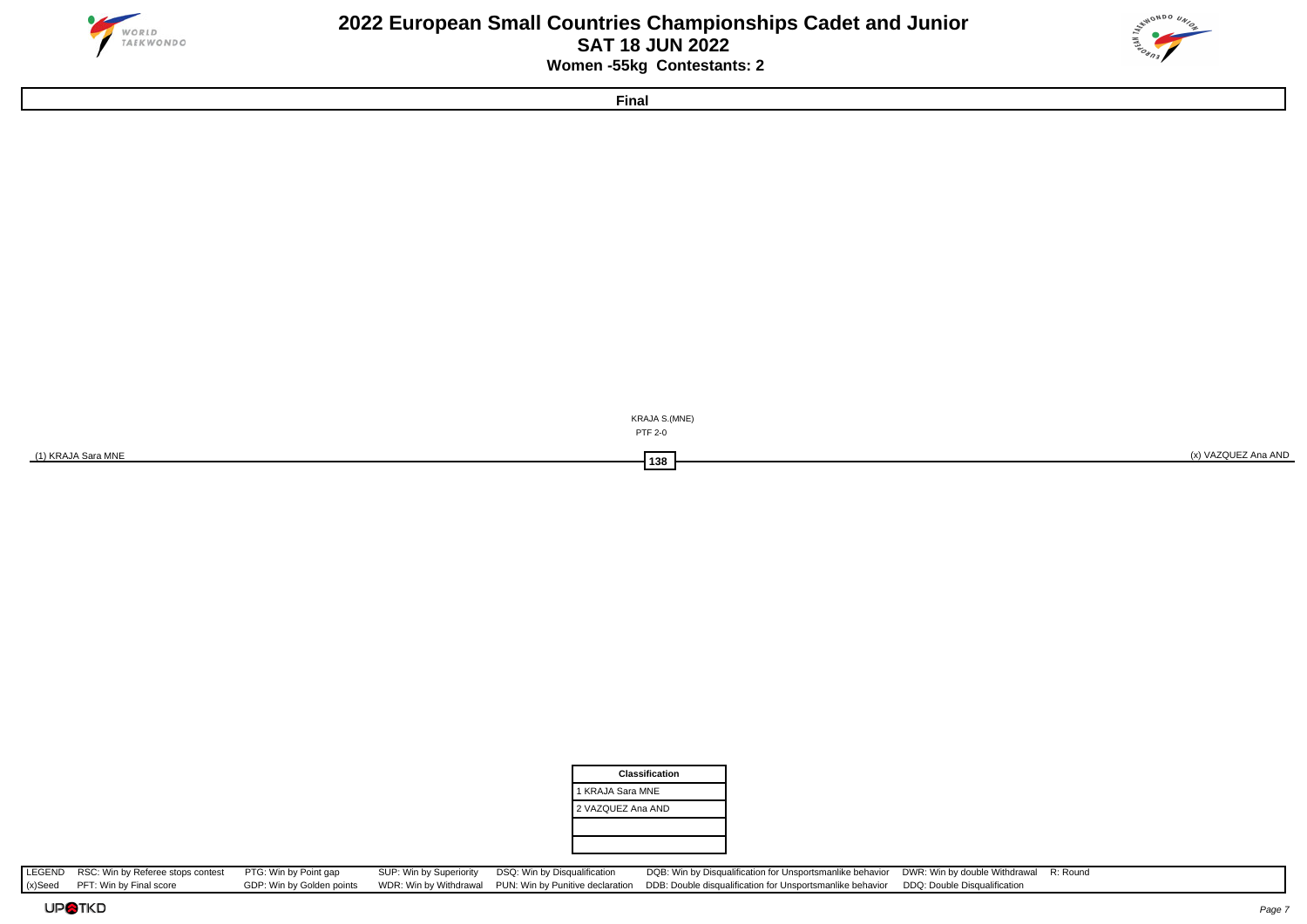





| <b>Classification</b>     |
|---------------------------|
| 1 THEOFANOUS Grigoria CYP |
| 2 ANGELIDOU Kyriaki CYP   |
| 3 CASSAR Alycia MLT       |
|                           |

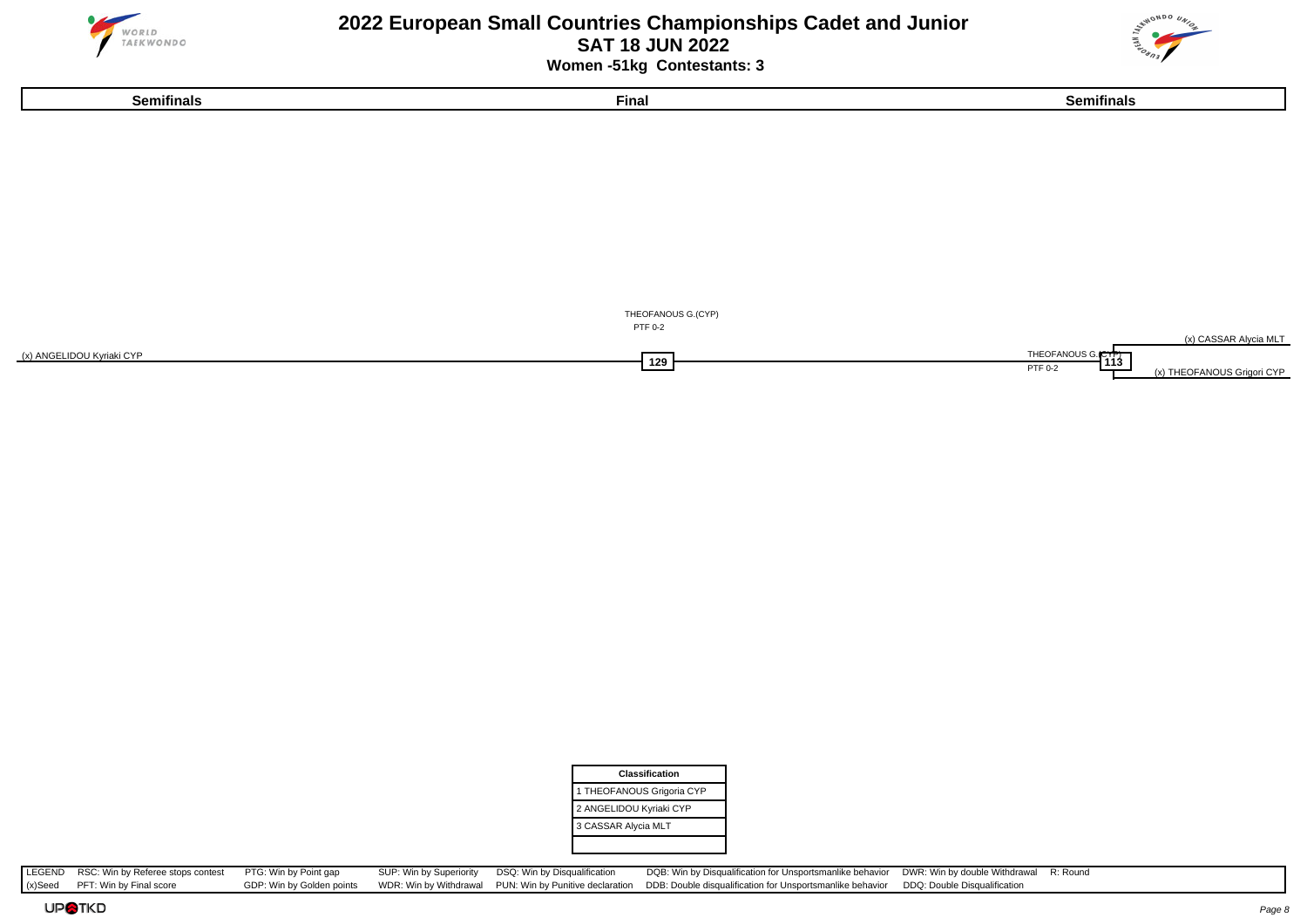





| <b>Classification</b> |  |
|-----------------------|--|
| 1 ISMAILAGA Arta MNE  |  |
| 2 NUTI Amela MNE      |  |
| 3 BADIA Laia AND      |  |
|                       |  |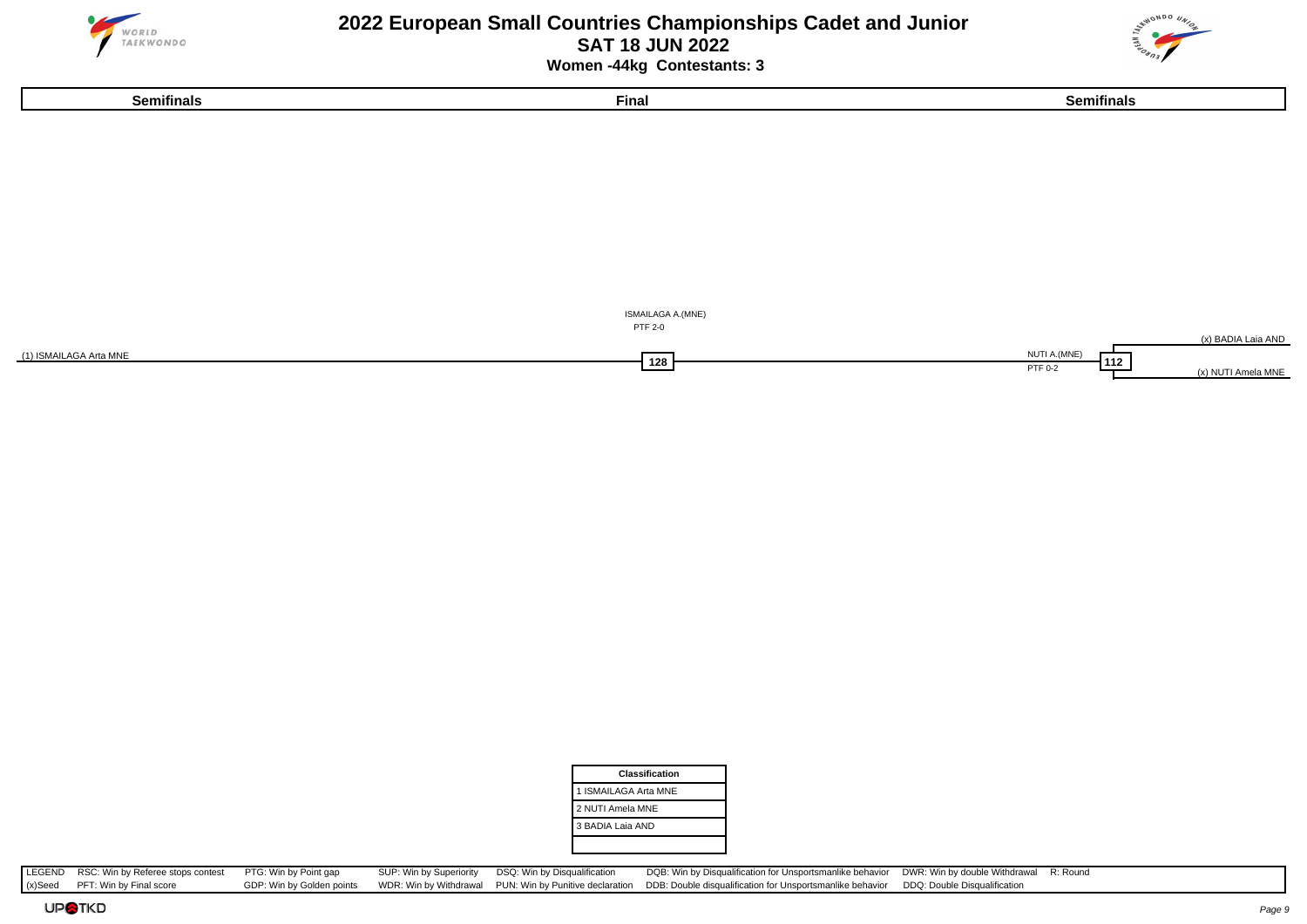



**Quarterfinals Semifinals Final Semifinals Quarterfinals**





| Classification         |
|------------------------|
| 1 BALETIC Lana MNE     |
| 2 VALDIVIA Ariadna AND |
| 3 SCERRI Michela MLT   |
| 3 STERCZEWSKA Nina LUX |

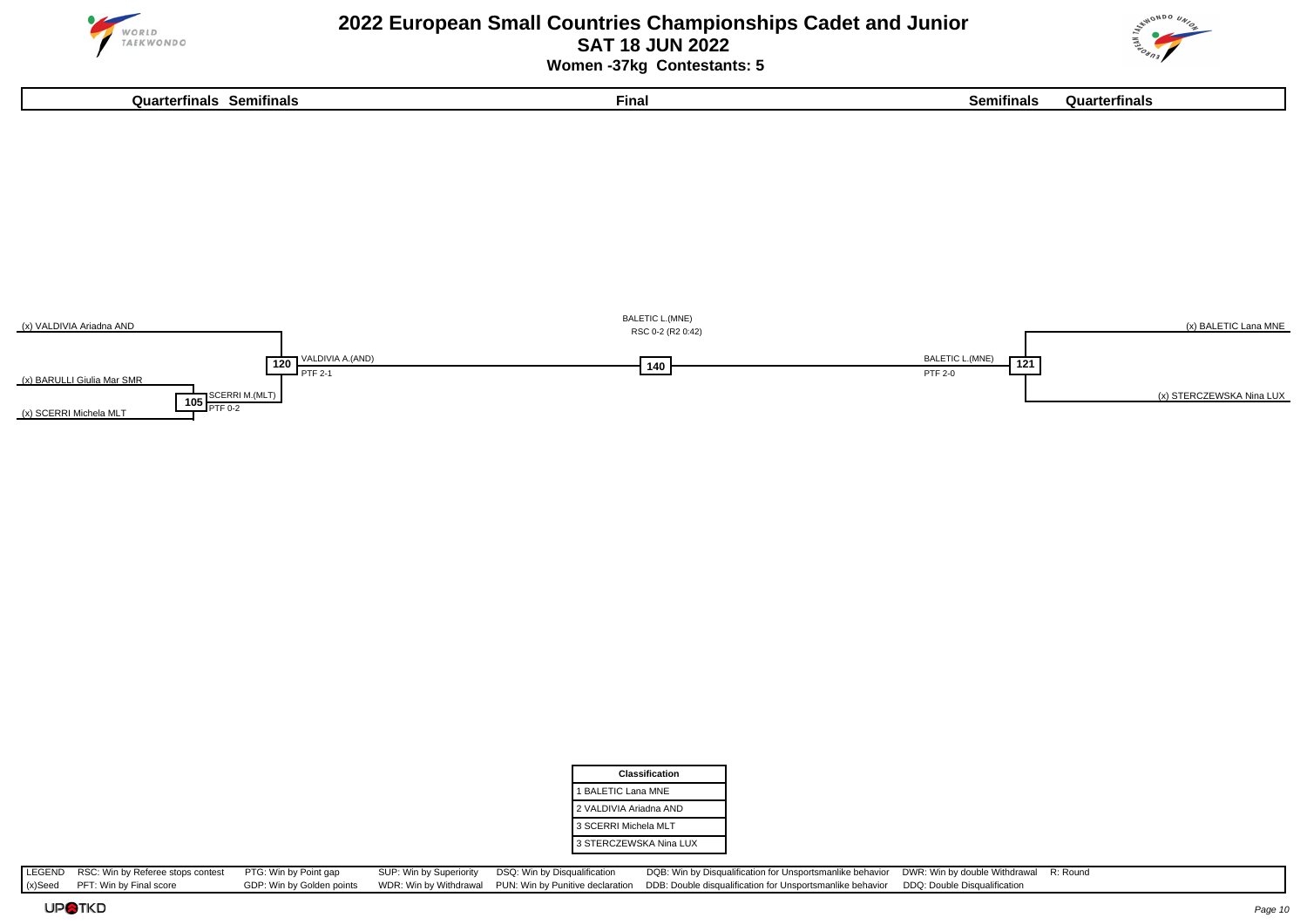

### **2022 European Small Countries Championships Cadet and Junior SAT 18 JUN 2022 Men -73kg Contestants: 6**





| <b>Classification</b>     |  |
|---------------------------|--|
| 1 VULETIC Vuk MNE         |  |
| 2 MICHAEL Demetrios CYP   |  |
| 3 CRESCENTINI Stefano SMR |  |
| 3 PUISSESSEAU Eddine LUX  |  |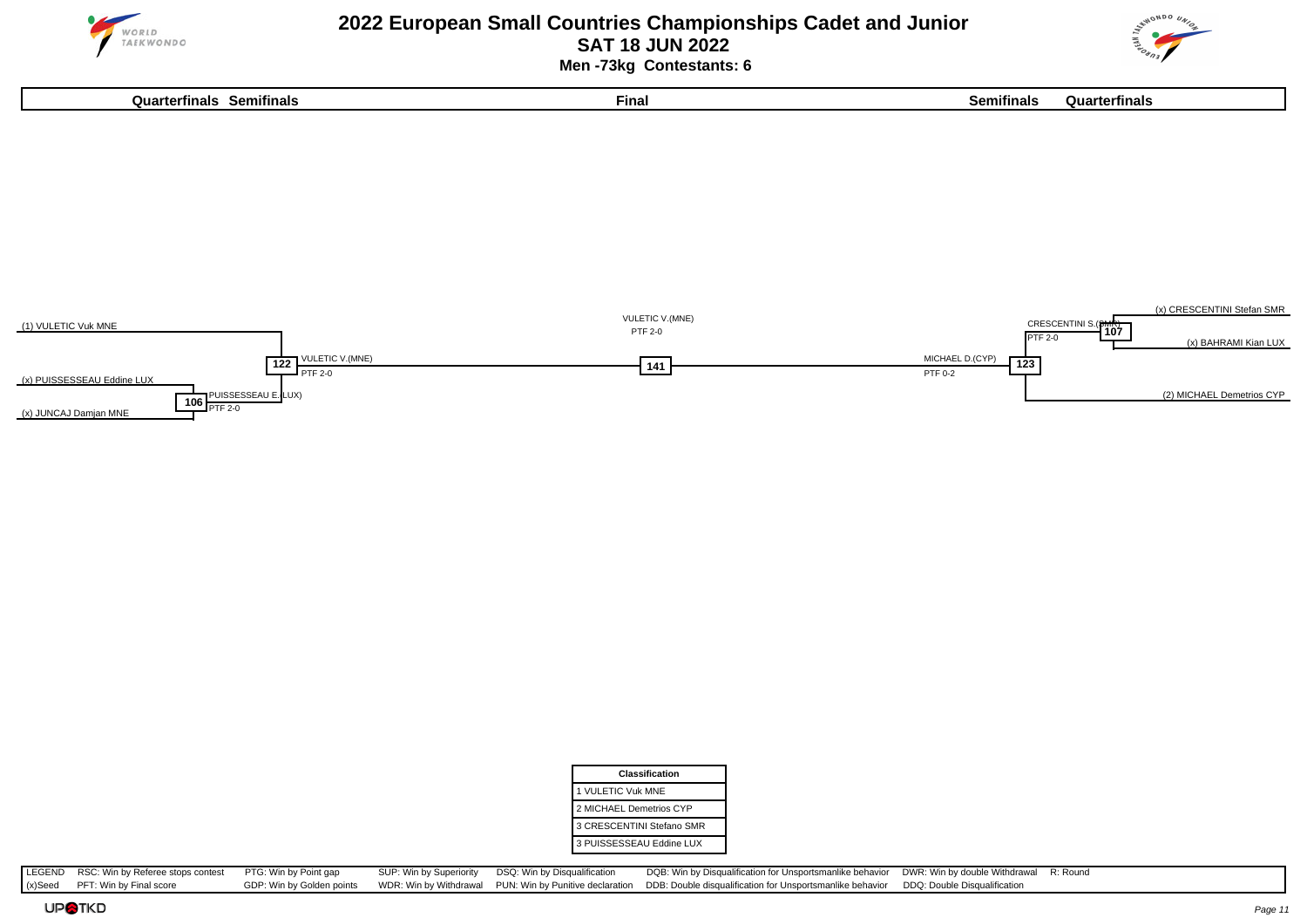

 **Men -63kg Contestants: 7**





| Classification       |  |
|----------------------|--|
| 1 TARINI Samuel SMR  |  |
| 2 VUKOVIC Mario MNE  |  |
| 3 BOBEKAR Seddik AND |  |
| 3 GEGAJ Lleo MNE     |  |
|                      |  |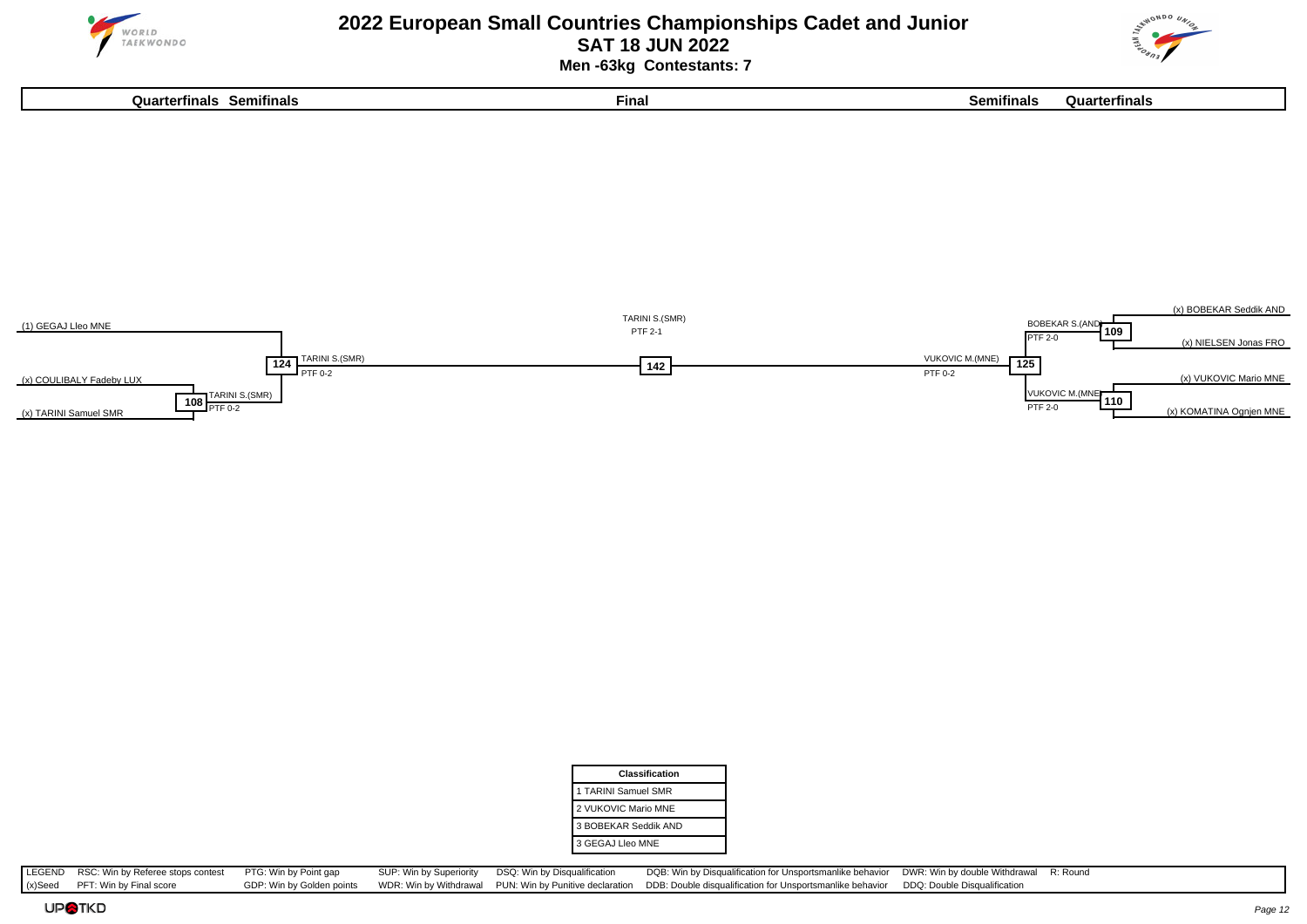

#### **2022 European Small Countries Championships Cadet and Junior SAT 18 JUN 2022 Men -48kg Contestants: 2**



**Final**

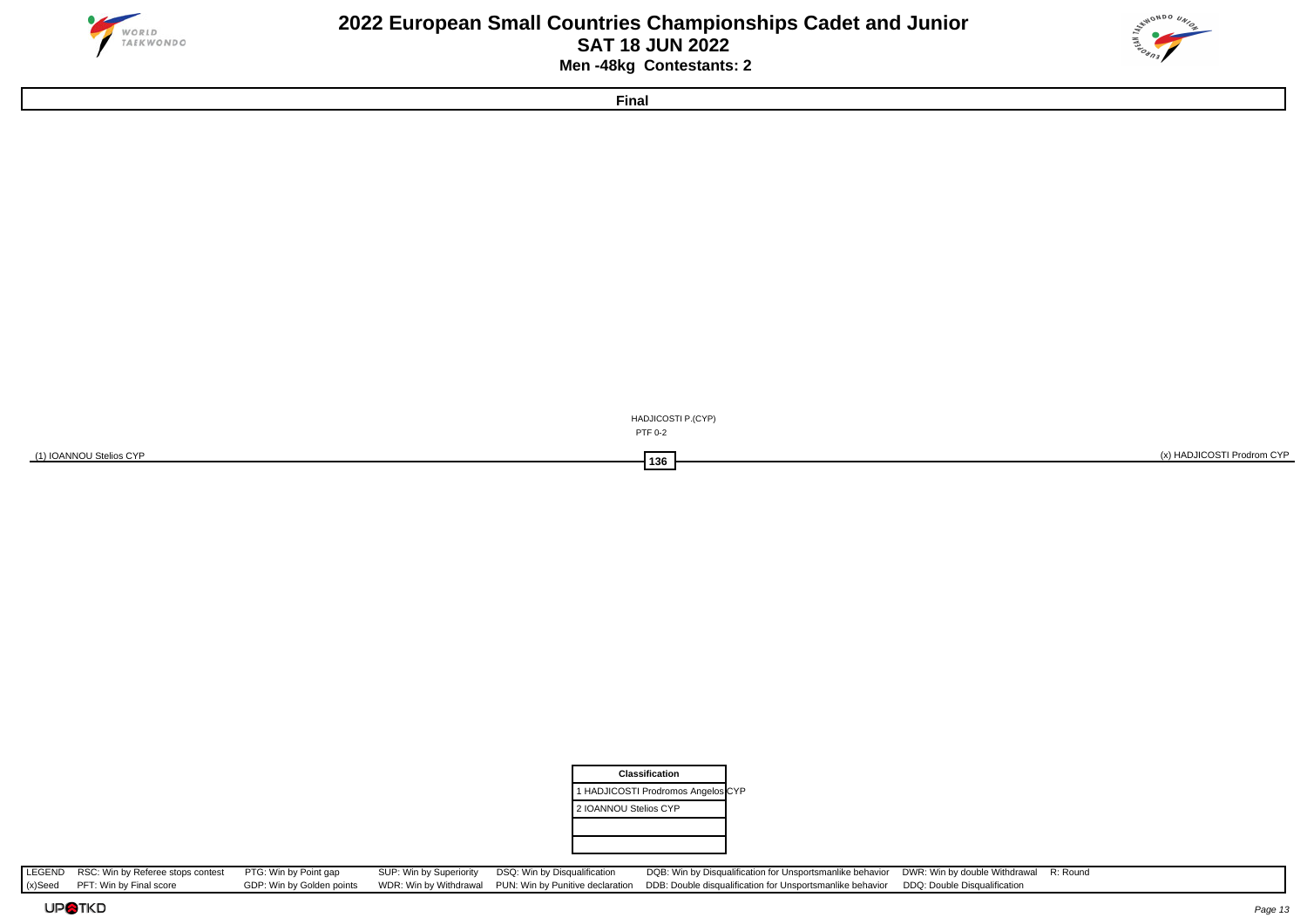

 **Women -63kg Contestants: 8**

**Quarterfinals Semifinals Final Semifinals Quarterfinals**





| Classification              |
|-----------------------------|
| 1 ACHILLEOS Antreana CYP    |
| 2 CHRISTOFORIDI Stefani CYP |
| 3 JUSUFGJOKAJ Isra MNE      |
| 3 VULAJ Aurora MNE          |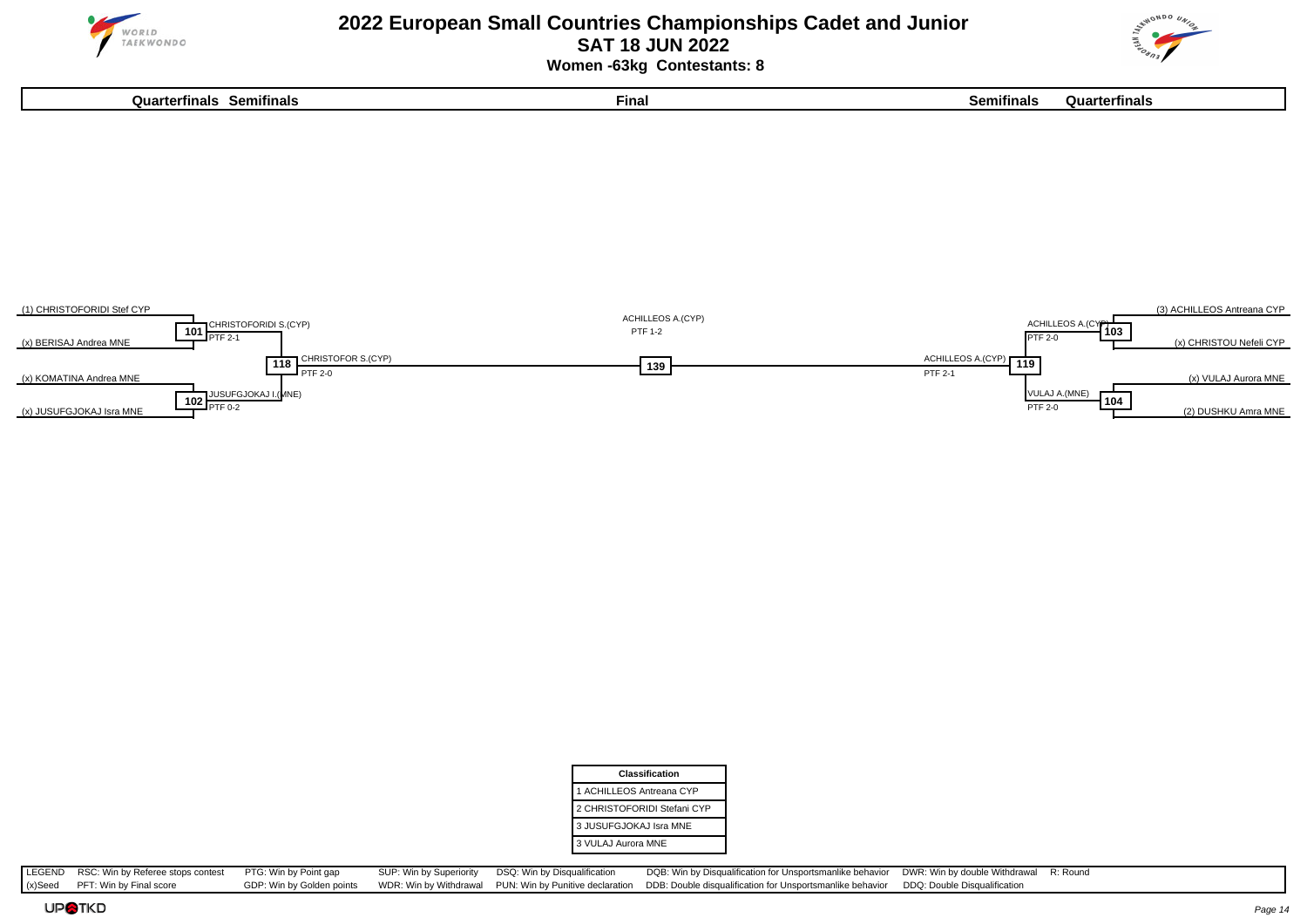

### **2022 European Small Countries Championships Cadet and Junior SAT 18 JUN 2022 Women -55kg Contestants: 2**



**Final**